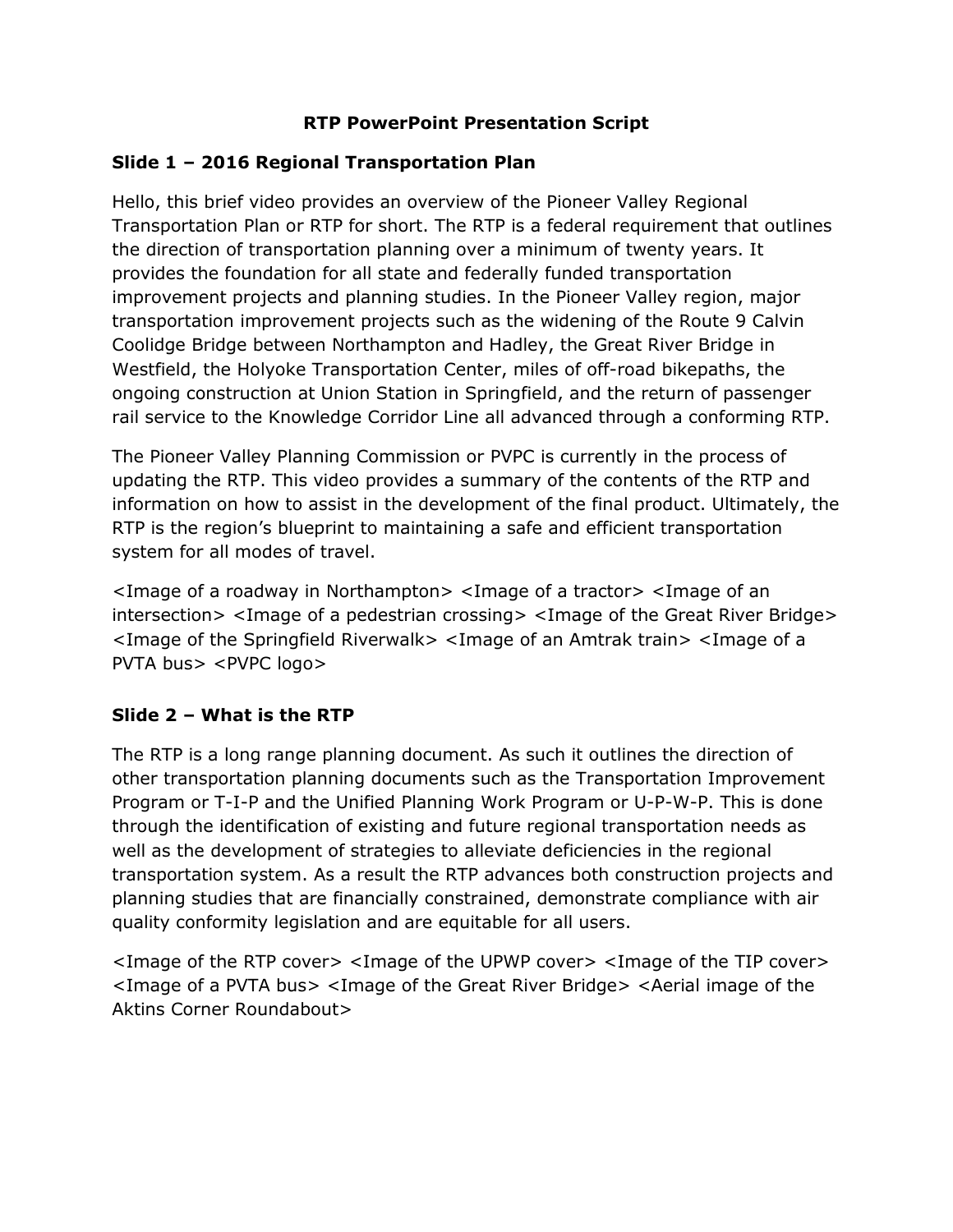### **Slide 3 – Vision, Goals, and Emphasis Areas**

The Pioneer Valley Metropolitan Planning Organization developed a vision to provide a framework for the development of the RTP.

*The Pioneer Valley region strives to create and maintain a safe, dependable, environmentally sound and equitable transportation system. We pledge to advance performance based strategies and projects that promote sustainable development, healthy and livable communities, provide for the efficient movement of people and goods and advance the economic vitality of the region.*

To support the realization of the Vision of the RTP, a series of thirteen transportation goals were developed to support and enhance the following areas:

Safety, Operations and Maintenance, Environment, Coordination, Energy Efficiency, Cost Effectiveness, Intermodal Access, Multimodal Choices, Economic Productivity, Quality of Life, Environmental Justice, Land Use, and Climate Change

A total of five emphasis areas were identified to assist in the development of regional transportation needs and strategies to assist in the achievement of the regional goals. These emphasis areas are not intended to be a replacement for the regional transportation goals. Instead, they were established with the recognition that many of the transportation improvement strategies included as part of the RTP can meet multiple regional transportation goals

The 5 emphasis areas are: Safety and Security, The Movement of People, The Movement of Goods, The Movement of Information, and Sustainability

Needs, Strategies, and Projects included in the RTP are summarized by their corresponding Emphasis Area.

### **Slide 4 – Our Region**

The Pioneer Valley Region is comprised of 43 communities and is home to over 620,000 people based on the results of the 2010 census. Located in the Midwestern section of Massachusetts and bisected by the Connecticut River, the region is the fourth largest metropolitan area in New England, covering an area of 1,179 square miles. The City of Springfield is the region's largest city, however, the region is extremely diverse in that it is comprised of a mixture of urban, suburban and rural communities.

The Pioneer Valley regional transportation system is defined by a complex roadway network covering over 4300 miles. This includes a total of 678 bridges. Regional transit service is provided by the Pioneer Valley Transit Authority or P-V-T-A and the Franklin Regional Transit Authority. PVTA provides a total of 41 fixed transit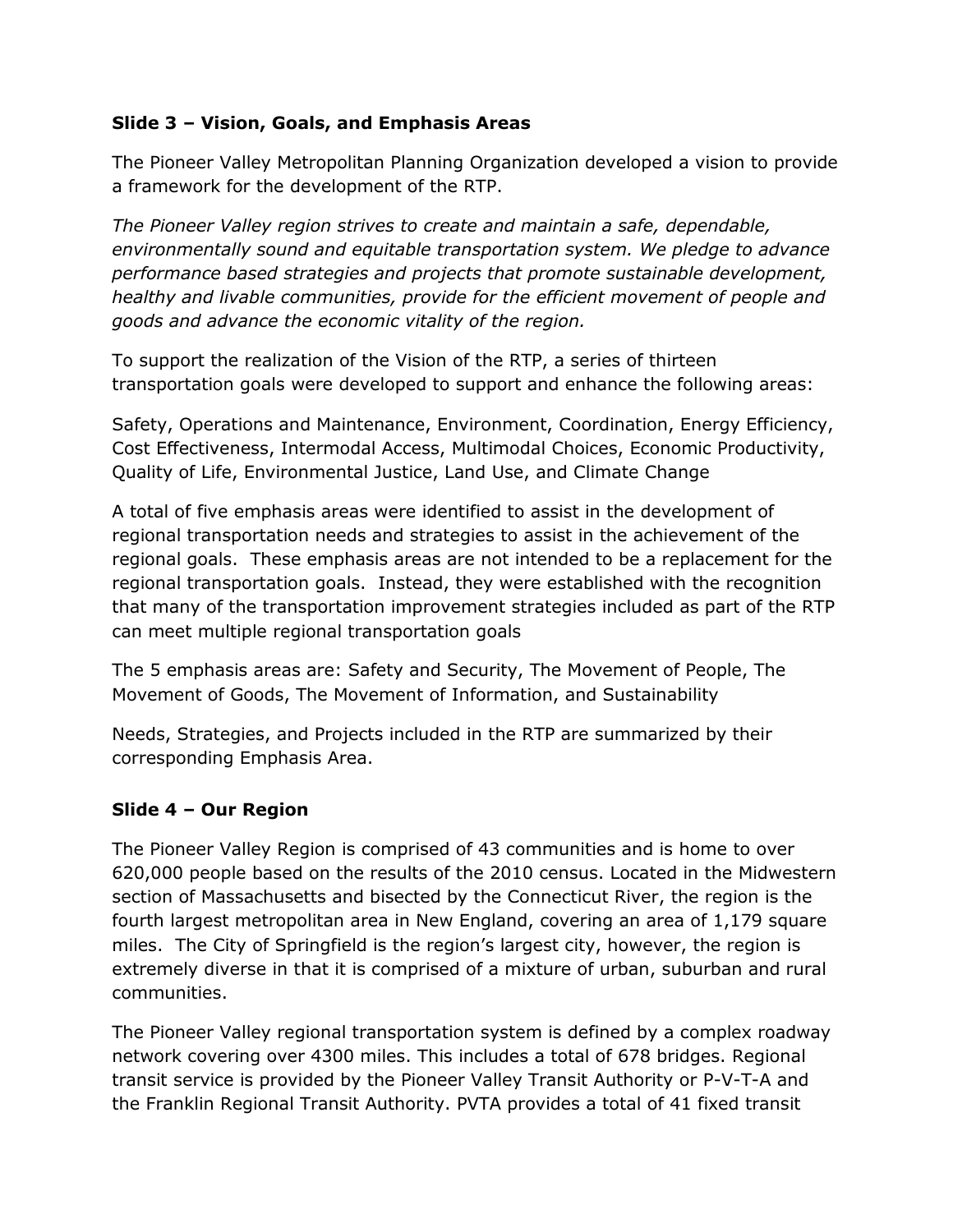routes and 4 community shuttle routes. They provided over 11,000,000 trips in the 2013 calendar year. The region also continues to build an extensive network of multi-use trails covering over 50 miles for bicycle and pedestrian use. Passenger Rail Service recently returned to the Connecticut River Line and serves the cities of Northampton and Springfield. Train service for the City of Holyoke is also expected to begin in the near future.

<Map of the PVPC region>

### **Slide 5 – Regional Transportation System**

Transportation Planning covers a broad range of topics. The following slides summarize some of the areas in which transportation planning services are provided. The regional pavement condition is an important factor in assessing the potential useful life of the roadway as well as developing appropriate roadway improvement projects and maintenance plans.

<Pavement Management Pie Charts> <Images of Pavement Management Data Collection> <Image of a pothole>

### **Slide 6 - Safety**

The vision of the RTP focuses on the attainment of a safe and dependable transportation system. PVPC tracks the history of crashes at regional intersections to determine which locations may require additional measures to improve safety. Locations with a history of safety problems also receive additional priority in the project evaluation process for the TIP. Site specific safety studies are developed for areas with a history of crashes to identify appropriate recommendations to improve safety and advance roadway improvements as necessary.

<Map of Regional Top 100 High Crash Intersections> <Map of Fatal Crashes in the Pioneer Valley>

### **Slide 7 - Transit**

Transportation services that carry passengers for a fare are generally known as transit. Transit includes a mix of public and private commercial passenger carriers that offer alternatives to automobile travel. The RTP provides a summary of regional transit services, ridership trends, and an assessment of the accessibility of major activity centers using transit services.

<Map of PVTA Route System> <Images of PVTA vehicles>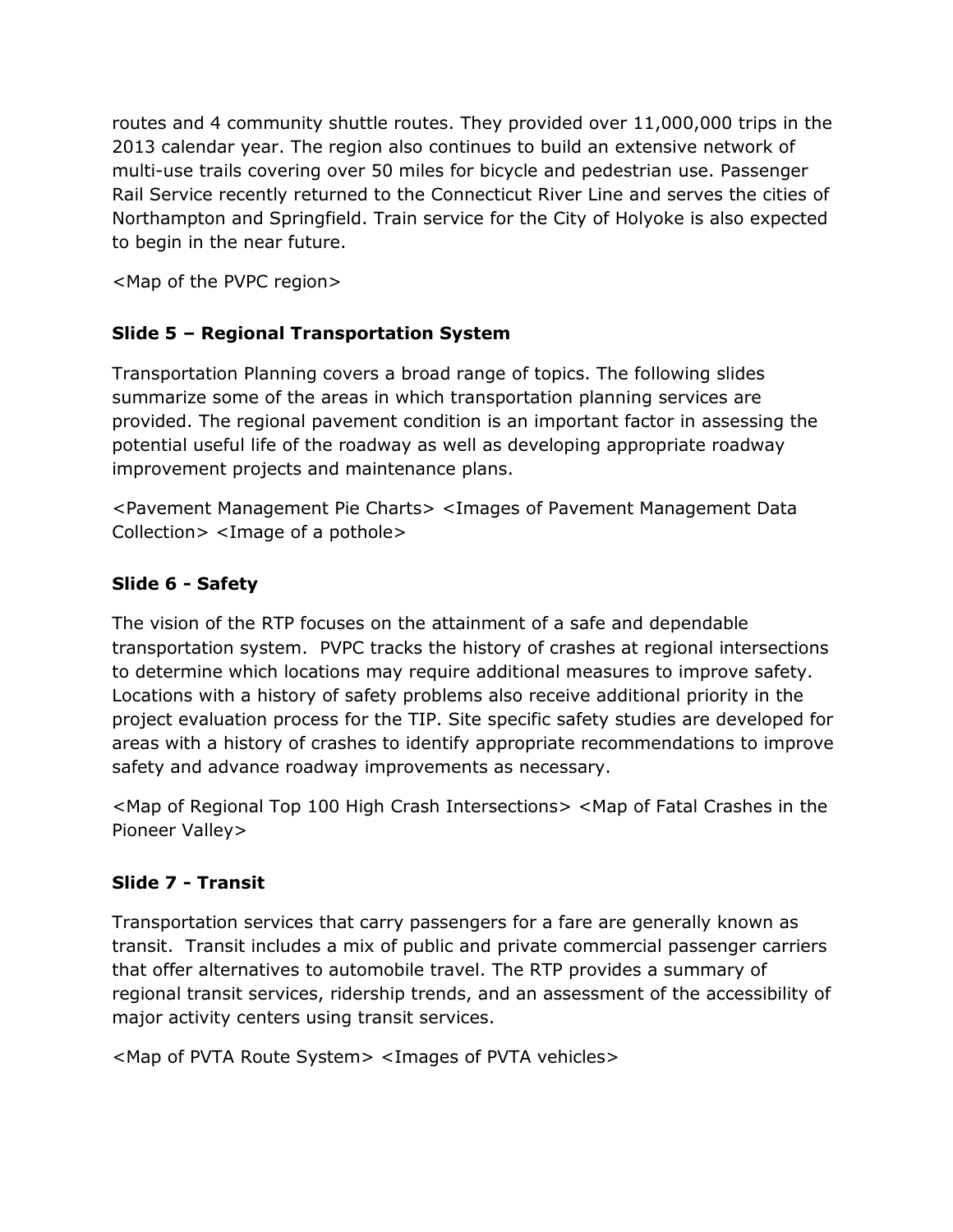#### **Slide 8 - Congestion**

No one likes to be stuck in traffic. The regional congestion management process collects actual travel time data from regional roadways to identify the severity of congestion in the region. The level of congestion is tracked over time to identify the effectiveness of transportation improvement projects in reducing congestion. Transportation planning studies are developed for key areas with no planned transportation improvement projects.

<Image of congested traffic> <Regional map of CMP Routes>

## **Slide 9 - Freight**

The major interstate and rail lines in the Pioneer Valley region enable the delivery of goods to locations all across the United States. It is important to understand how freight is moved into and out of the region by truck, rail, air and pipeline in order to plan for the efficient movement of goods in the future. The RTP begins to identify some of the challenges faced by the freight industry and the long term needs and strategies required to continue to allow for the efficient movement of goods.

<Image of a truck> <Image of a train> <Regional Railroad Map>

## **Slide 10 – Bicycle and Pedestrian**

Bicycling and walking are linked to the quality of life in our communities and the Pioneer Valley region provides some of the best environments for walking and bicycling in the Commonwealth. It is also critical to provide a safe environment for bicyclists and pedestrians through a network of on and off-road facilities. The RTP identifies gaps in the regional bicycle and pedestrian network and addresses the need for pedestrians and bicyclists to be accommodated in all transportation improvement projects.

<Image of a bicyclist> <Image of a pedestrian> <PVPC Bicycle Work Route Map>

## **Slide 11 – MAP-21**

Moving Ahead for Progress in the 21th Century or MAP-21 is the federal transportation legislation that defines the content of the RTP and identifies the funding available for transportation improvements in the Pioneer Valley region. MAP-21 has seven national goal areas that must be incorporated into the RTP. These goals are: safety, infrastructure condition, congestion reduction, system reliability, freight movement and economic vitality, environmental sustainability, and reduced project delivery delays. The Vision, goals, and emphasis areas of the RTP do a good job of addressing these national goal areas. It will also be important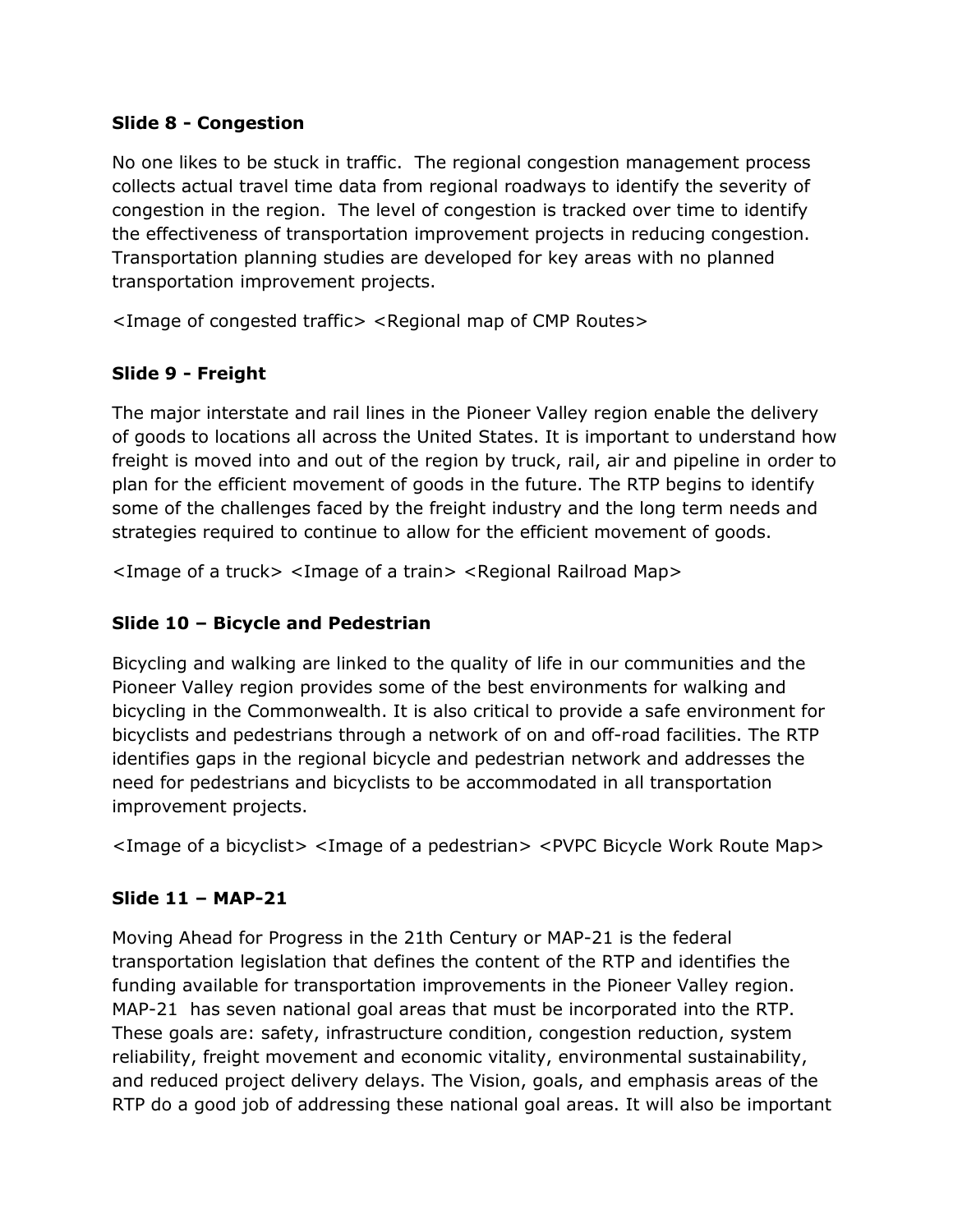to consider these goal areas as necessary transportation improvement projects are identified over the life of the plan.

<MAP-21 image>

# **Slide 12 – Performance Measures**

MAP-21 requires a performance based planning methodology to improve decisionmaking through better informed planning and programming. As part of this process, each state and MPO develops goals and objectives to track the performance of key areas of the transportation system. Performance measures are tracked over time to determine the progress in meeting these goals. This tracking occurs through ongoing data collection and planning activities already performed by the PVPC. The development and tracking of performance measures allows the region to identify the areas in which they'd like to place additional emphasis through transportation improvement projects that may be necessary to ensure a safe and dependable regional transportation system for all modes of travel.

<Performance Measures 3D Chart>

# **Slide 13 – GreenDOT Sustainability Initiative**

Massachusetts launched the GreenDOT Sustainability Initiative on June 2, 2010. GreenDOT is a comprehensive environmental responsibility and sustainability initiative driven by three primary goals: reducing greenhouse gas, promoting the healthy transportation options of walking, bicycling, and public transit, and supporting smart growth development. The RTP will incorporate the vision and goals of GreenDOT into the long range plan. One way the RTP incorporates the goals of GreenDOT is by reporting the impact of all proposed transportation improvement projects on the production of greenhouse gases. Improvements that do not help reduce the production of greenhouse gases receive a lower priority on the regional TIP.

<Image of a complete street> <Image of a PVTA bus> <Image of an on-road bicycle lane>

## **Slide 14 - Funding**

Projects must appear on a conforming RTP in order to be eligible for Federal Funding. The RTP must demonstrate Financial Constraint which means funding is projected to be available to construct the transportation improvement projects included in the RTP. The 2012 RTP estimated a total of nearly \$2.8 billion available for transportation improvements over the life of the plan. As transportation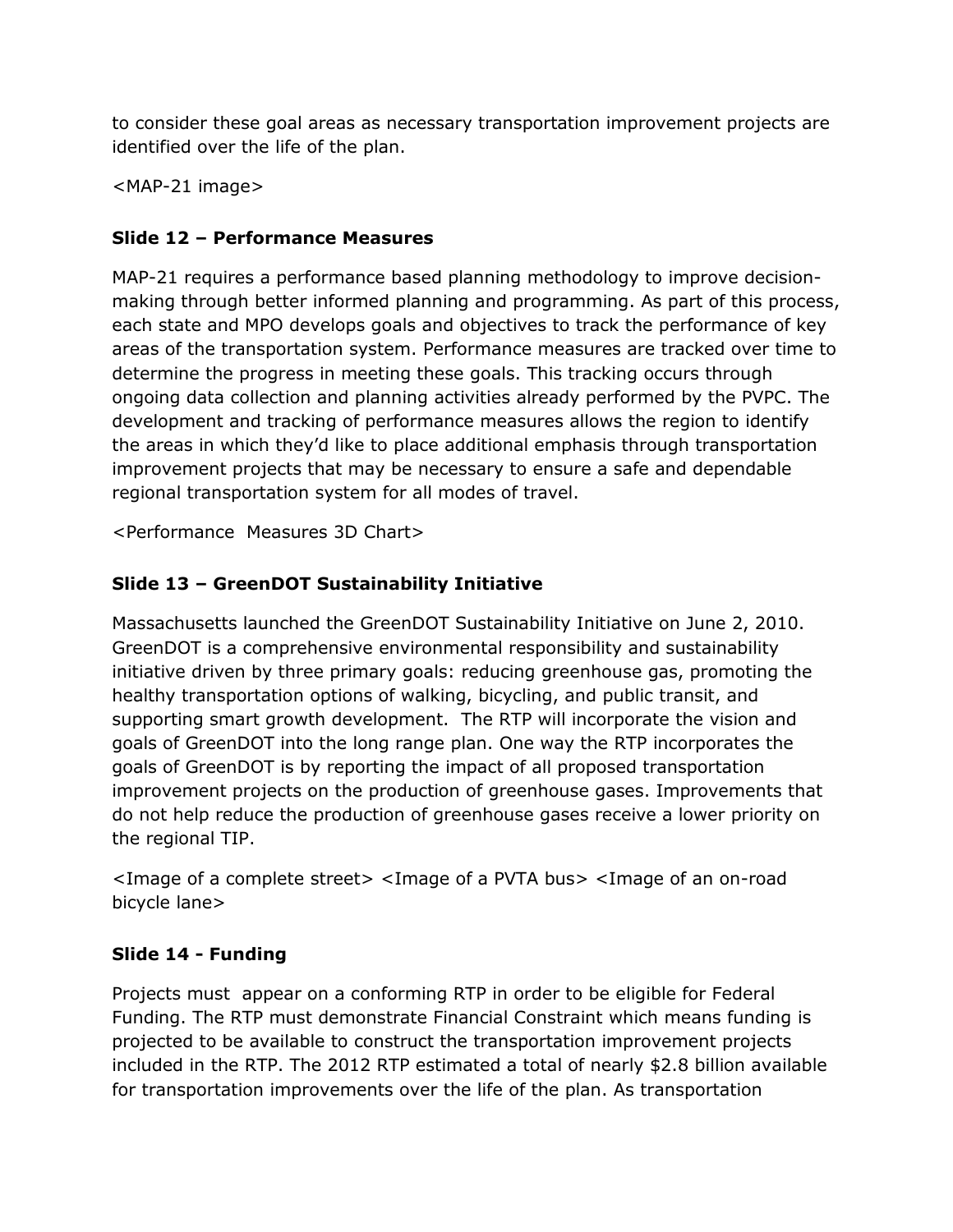construction costs continue to rise, it is becoming much more difficult to maintain the regional transportation system. Projects included in future years of the plan must also consider the impacts of inflation on the estimated project cost. As a result, the MPO factors a number of considerations into the selection of projects to include in the RTP such as project readiness, overall cost and how well the project advances the vision and goals of the RTP.

<Table of 2012 RTP Highway Funding Breakdown>

# **Slide 15 – Major Transportation Improvements**

The following major Transportation Improvements were all advanced through a conforming RTP. The Interstate Route 91 Viaduct improvement project in Springfield, the rehabilitation of Union Station Intermodal Center in Springfield, the return of passenger rail service to the Connecticut river line, and the Holyoke Transportation center. Each of these projects will assist in providing efficient transportation services into the future and highlight the importance of the RTP in the advancement of regional projects from the conceptual stage to final construction.

<Image of the I-91 Viaduct in Springfield> <Image of Union Station in Springfield> <Image of artist concept for Union Station> <Image of an Amtrak train in Springfield> <Map of the Connecticut River Rail line> <Image of the Holyoke transportation Center>

## **Slide 16 – Transportation Challenges**

The RTP also attempts to identify the major challenges for the region and their potential impact on the regional transportation system. Some of these challenges include:

- The potential impact of the MGM Casino Development in downtown Springfield on the regional transportation system
- The construction of a new PVTA Operations and Maintenance Facility in Springfield.
- The impact of the impending retirement and relocation of the Baby Boomer generation on the regional population and workforce.
- The impact of providing proper maintenance for the regional transportation system in light of rising maintenance costs.
- The development and integration of an appropriate program to track regional performance measures into the regional planning process.